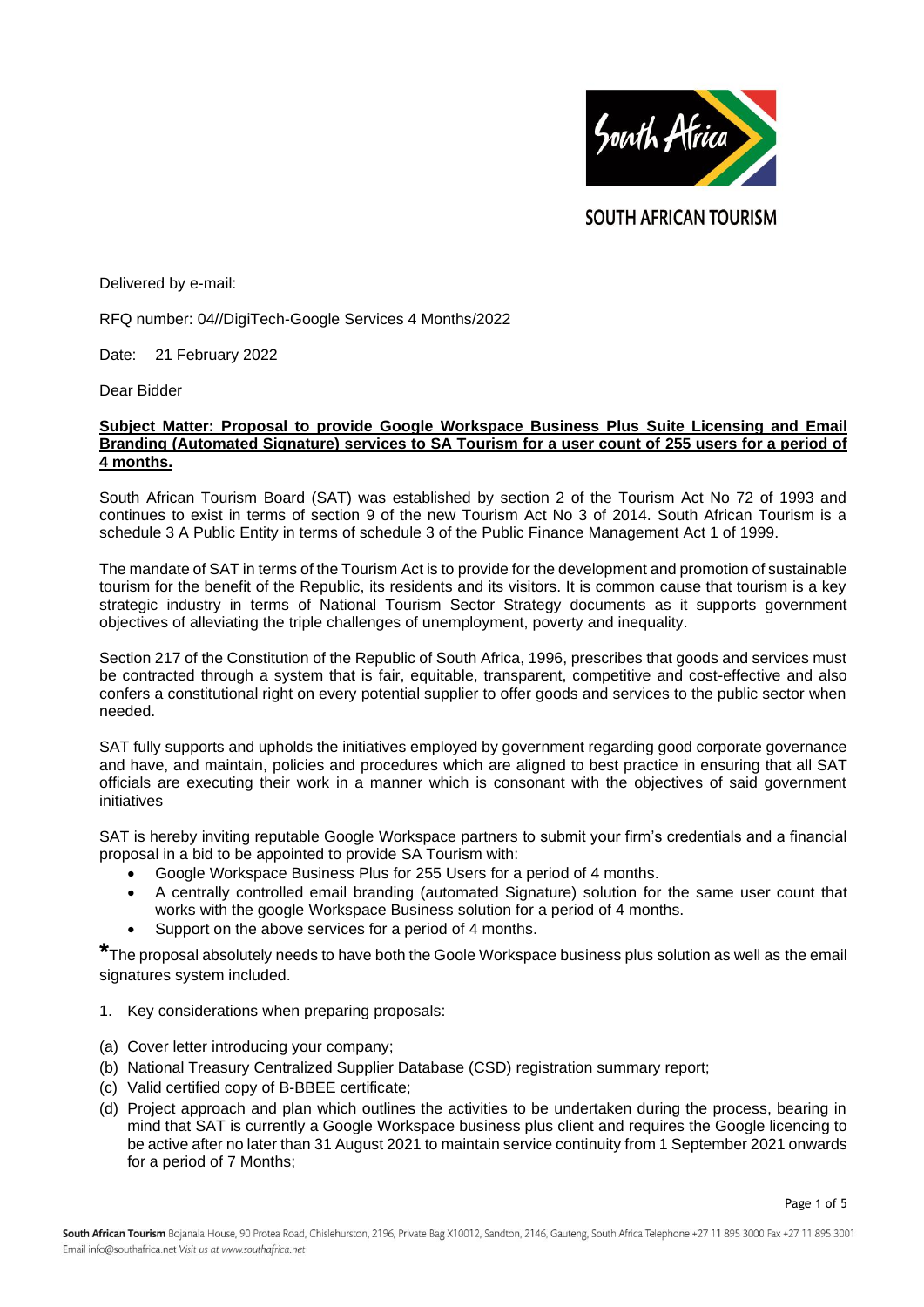- (e) Financial proposal to deliver the assignment including and any other cost SAT should be aware off for the successfully implementation. This should also include an hourly rate card for the various proposed resources where the rates of remuneration will be subject to negotiation, not exceeding the applicable rates as contained in The "Guideline on Fees for Audits done on behalf of the Auditor-General of South Africa as issued by the South African Institute of Chartered Accountants (SAICA) or The "Guide on Hourly Fee Rates for Consultants", as issued by the Department of Public Service and Administration (DPSA).
- 2. The outcome expected of the Google apps for business suite implementation is to have SAT Licensed for the before mentioned services from 1 September 2021 onwards for a period of 7 months(no automatic service renewal) and for a user base of 255 users The branding solution should also be implemented in line with this requirement.
- 3. Format of proposals:

Bidders must complete and return all the necessary standard bidding documents (SBD's) attached to this request for technical and financial proposals.

Bidders are advised that their proposals should be concise, written in plain English and simply presented in the same order as indicted below:

- (a) Cover letter introducing your firm and credentials, capacity, capability and experience for this assignment;
- (b) National Treasury Centralized Supplier Database (CSD) registration summary report with a valid tax status;
- (c) Valid certified copy of B-BBEE certificate;
- (d) Financial proposal to deliver the assignment including any other cost SA Tourism should be aware off for the successful completion of the assignment;
- (e) Declaration of Interest SBD 4;
- (f) Preference Point Claim Form SBD 6.1;
- (g) Declaration of Bidder's Past Supply Chain Management Practices SBD 8
- 4. Cost structure and project plan:

Bidders must submit the total bid price for the delivery of the required services.

- (a) The total bid price for the implementation, inclusive of VAT
- 5. Evaluation Method:

The evaluation process of bids will comprise of the following phases:

| Phase I                                                                | <b>Phase II</b>                                                                                                                                                                                                            | <b>Phase III</b>                                                      |
|------------------------------------------------------------------------|----------------------------------------------------------------------------------------------------------------------------------------------------------------------------------------------------------------------------|-----------------------------------------------------------------------|
| <b>Administration and</b><br><b>Mandatory bid</b><br>requirements      | <b>Price and B-BBEE</b>                                                                                                                                                                                                    | <b>Recommendation and</b><br><b>Appointment</b>                       |
| Compliance with<br>administration and<br>mandatory bid<br>requirements | The bidders that have successfully<br>progressed through to Phase ii will be<br>evaluated in accordance with the 80/20<br>preference point system contemplated in<br>the Preferential Procurement Policy<br>Framework Act, | Recommendation to<br>designated SAT official for<br>approval of award |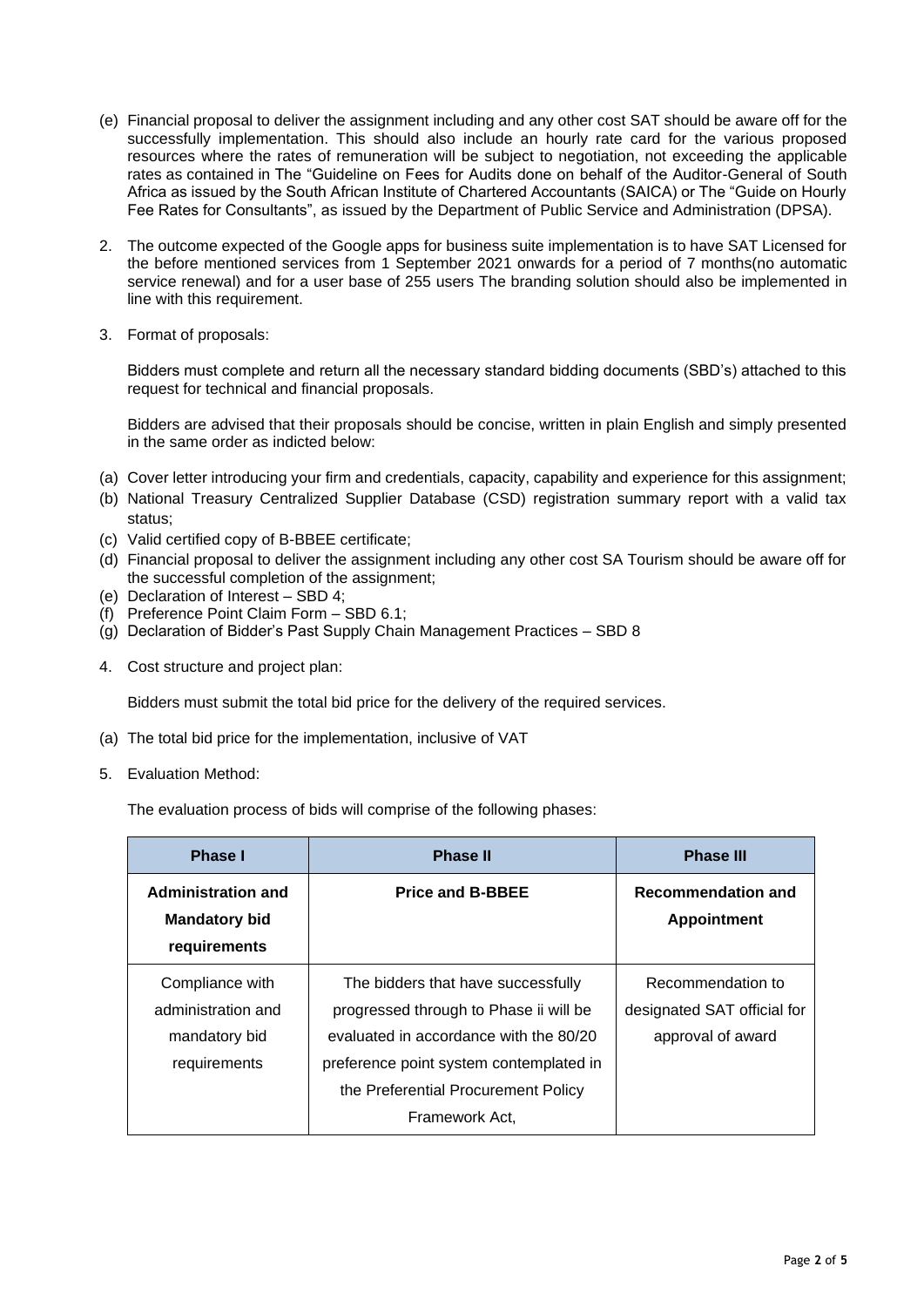| <b>Phase I</b> | <b>Phase II</b>                                                                               | <b>Phase III</b> |
|----------------|-----------------------------------------------------------------------------------------------|------------------|
|                | 80 points will be awarded for price while 20                                                  |                  |
|                | points will be allocated for preference points<br>for BBBEE as prescribed in the regulations. |                  |
|                |                                                                                               |                  |

5.1 Awarding of points for Price and Broad Based Black Economic Empowerment:

The bidders that have successfully progressed through to Phase ii will be evaluated in accordance with the 80/20 preference point system contemplated in the Preferential Procurement Policy Framework Act, 2000 and the Preferential Procurement Regulations of 2017.

80 points will be awarded for price while 20 points will be allocated for preference points for BBBEE as prescribed in the regulations.

|  | Points for B-BBEE level of contribution will be awarded in accordance with the below table: |
|--|---------------------------------------------------------------------------------------------|
|--|---------------------------------------------------------------------------------------------|

| <b>B-BBEE Status Level</b><br>of<br><b>Contributor</b> | <b>Number of Points</b> |
|--------------------------------------------------------|-------------------------|
| 1                                                      | 20                      |
| 2                                                      | 18                      |
| 3                                                      | 14                      |
| 4                                                      | 12                      |
| 5                                                      | 8                       |
| 6                                                      | 6                       |
| 7                                                      | 4                       |
| 8                                                      | 2                       |
| Non-compliant contributor                              | O                       |

5.2 Adjudication and Final Award of Bid:

The successful bidder will usually be the service provider scoring the highest number of points for comparative price and B-BBEE level of contribution or it may be a lower scoring bid on justifiable grounds or no award at all.

6. National Treasury Centralized Supplier Registration and B-BBEE Certificates:

All bid submissions must include a copy of successful registration on National Treasury's Centralized Supplier Database (CSD) with a valid tax clearance status and an original or certified copy of a B-BBEE verification certificate (if you have been assessed).

Proposals which does not include these documents might not be considered.

7. Deadline of submissions:

Due to the urgent nature of this assignment all proposals must be e-mailed, in PDF format, to **[quotes@southafrica.net](mailto:quotes@southafrica.net)** no later than **12H00** on **Wednesday, 02 March 2022**

8. Confidentiality: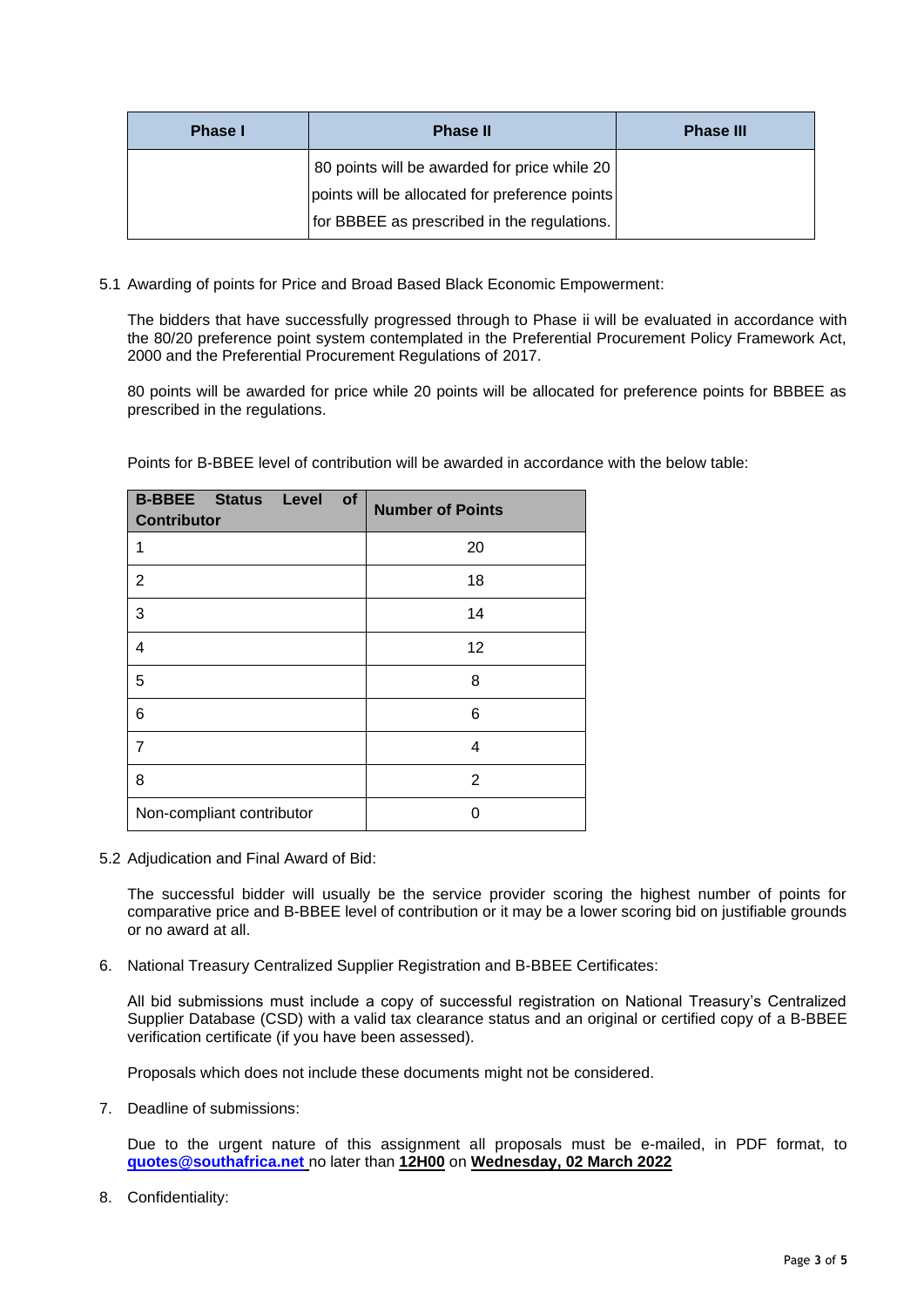The request for a technical and cost proposal and all related information shall be held in strict confidence by bidders and usage of such information shall be limited to the preparation of the bid. All bidders are bound by a confidentially agreement preventing the unauthorized disclosure of any information regarding SA Tourism or of its activities to any other organization or individual. The bidders may not disclose any information, documentation or products to other clients without written approval of SA Tourism.

9. Terms of engagement:

Prior to commencing the Google Licensing and Branding solution, the successful bidder will be required to meet with SA Tourism to align the final statement of work (SOW) for approval.

10. Payments:

No advance payments will be made in respect of this assignment. Payments shall be made in terms of the deliverables as agreed upon and shall be made strictly in accordance with the prescripts of the PFMA (Public Finance Management Act, 1999. Act 1 of 1999).

The successful bidder shall after completion of the contract, invoice SA Tourism for the services rendered. No payment will be made to the successful bidder unless an invoice complying with section 20 of VAT Act No 89 of 1991 has been submitted to SA Tourism.

Payment shall be made into the bidder's bank account normally 30 days after receipt of an acceptable, valid invoice.

11. Non-compliance with delivery terms:

The successful bidder must ensure that the work is confined to the scope as defined and agreed to. As soon as it becomes known to the bidder that they will not be able to deliver the services within the delivery period and/or against the quoted price and/or as specified, SA Tourism must be given immediate written notice to this effect.

12. Retention:

Upon completion of the assignment and / or termination of the agreement, the successful bidder shall on demand hand over to SA Tourism all documentation, information, etc. relevant to the assignment without the right of retention.

13. Cost:

The bidder will bear all the costs associated with the preparation of the response and no costs or expenses incurred by the bidder will be borne by SA Tourism.

14. Cancellation of the request for a technical and cost proposal:

SA Tourism may, prior to the award of the bid, have the right to cancel the bid if:

- (a) Due to changed circumstances, there is no longer a need for the service; or
- (b) Funds are no longer available to cover the part and/or total envisaged expenditure; or
- (c) No acceptable bids are received.

SA Tourism reserves the right to withdraw this request for technical and cost proposals, to amend the term or to postpone this work by email notice to all parties who have received this request.

15. Clarification:

Any clarification required by a bidder regarding the meaning or interpretation of the Terms of Reference, or any other aspect concerning this request for technical and cost proposals, is to be requested in writing from SA Tourism, e-mail: **quotes@southafrica.net**

Thanking you and looking forward to your proposal in this regard.